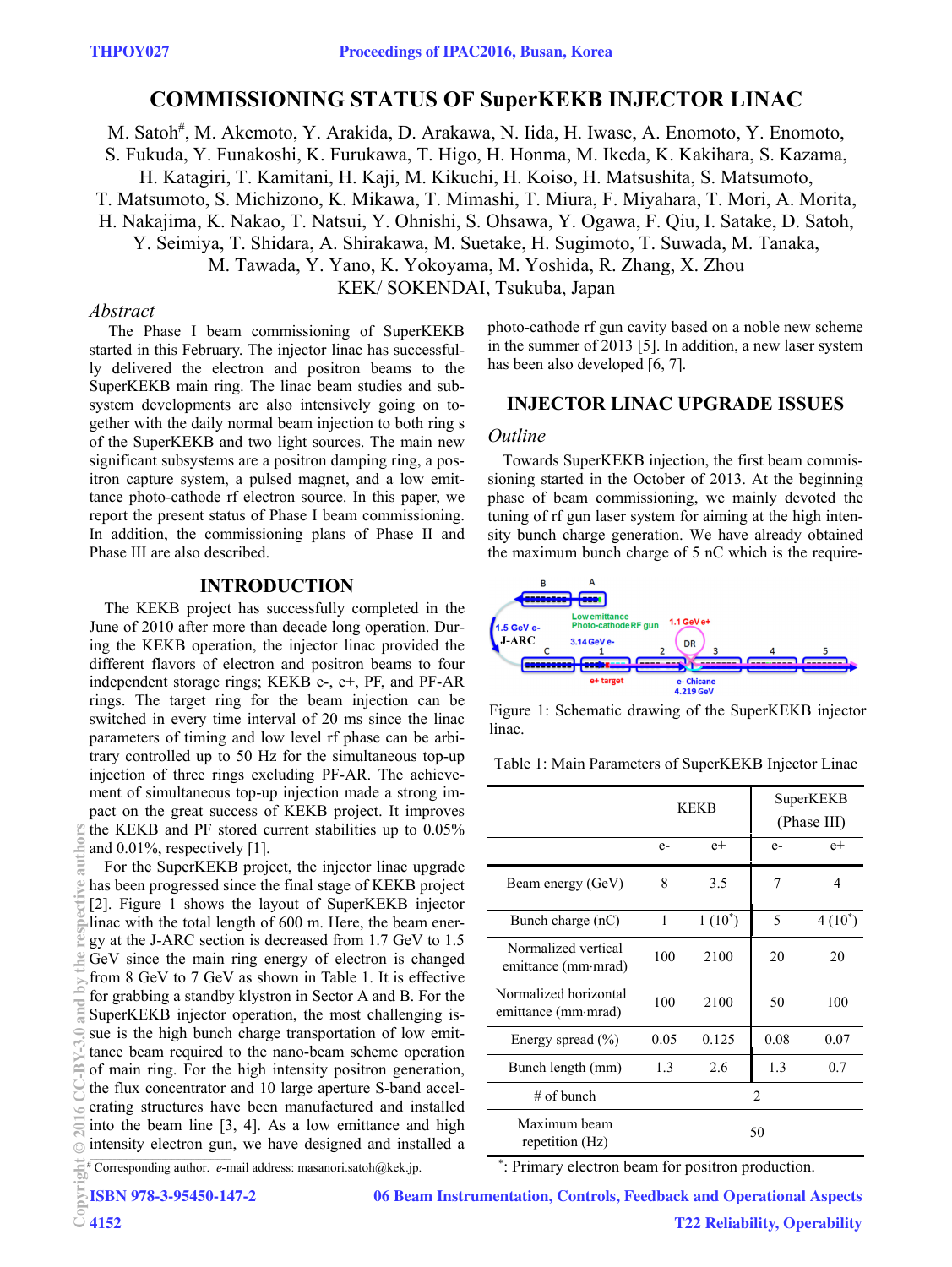ment for the SuperKEKB Phase III operation. Although the both of electron and positron injection are generated by the photocathode rf gun in the original plan, it is not straightforward to generate the electron beam with the charge of 10 nC for positron production by the rf gun.

In order to pass the radiation control license examination and generate the positron production primary electron of 10 nC, the removed thermionic electron gun, a prebuncher, a buncher, and two sub-harmonic bunchers have been reinstalled into the injector beam line in the May of 2015. The new beam line level of the thermionic electron gun has been changed from the original level of 1200 mm to the new one of 1950 mm as shown in Fig. 2 since the existing beam line is kept for a low emittance generation of the rf gun. At the downstream of second accelerating structure, the thermionic electron gun beam line is merged to the rf gun beam line by using two vertical bends with the bending angle of 24 degrees. Between two bends, a quadrupole triplet is situated for closing the vertical dispersion. The spare magnets were used for the beam line. The beam commissioning of this new thermionic electron gun beam line has successfully completed in the May of 2015. The second bend for merger line will be replaced by the pulsed bend for the future fast beam switching operation.

#### *Low Emittance Preservation*



Figure 2: Current configuration of the injector beam line. The injector part was reconfigured for the reinstallation of thermionic electron gun in the May of 2015. The thermionic electron gun level is changed from 1200 mm to 1950 mm. Two bends with the bending angle of 24 degrees are used for merging with the rf gun beam line. The quadrupole triplet is used for closing the vertical dispersion.

The Phase I commissioning started in this February. In this stage, the both of required injection beam charge and emittance are same ones for the previous KEKB project as show Table 1 since the main issue during Phase I is mainly a vacuum scrubbing operation. After Phase II, the low emittance beam generation is inevitably required for the nano-beam scheme operation of SuperKEKB main ring. Although, for the Phase II electron beam commissioning, the required normalized vertical emittance is less than 20 mm∙mrad with the bunch charge of 2 nC, the same value of emittance with the charge of 5 nC should be delivered to the main ring for the Phase III commissioning. The required parameters for the positron beam is almost same values of electron in each commissioning stage.

The low emittance preservation of electron beam is one of crucial issues because the high intensity electron beam should be transported to the main ring without a damping ring. For this purpose, we need a photocathode rf gun as a low emittance electron source, a fine component alignment, and the low emittance preservation operation by the fine beam orbit manipulation. The simulation works have been carried out for achieving the required emittance values as listed in Table 1 [8, 9]. From the simulation results, the component alignment goals are set to be a value less than 0.3 mm and 0.1 mm in the standard deviations for the whole linac and each Sector with the length of 100 m, respectively. These values have been almost achieved by using the combination scheme of the laser tracker and a quadrant segmented photodiode with a reference laser system.

The simulation results show that the emittance preservation is feasible by using the fine beam orbit control called the offset injection scheme. The high precision beam position measurement will be carried out by the newly developed readout system based on the VME module [10]. The beam test result shows that the beam position measurement precision is about 3 μm although the present system one is around 25 μm. Four beam position monitor (BPM) readout system based on the VME card have already conducted by using this new module. Around 90 remaining modules will be installed soon.

### **BEAM COMMISSIONING**

#### *Phase I Beam Commissioning*

The Phase I beam commissioning successfully started in the February of 2016. During first week, the beam tuning of beam transport line were mainly conducted. The beam orbit, energy, energy spread tunings, and timing adjustment for the monitor systems were carried out without any significant issues. The new event based timing system has launched for the main ring beam injection including the bucket selection function. The typical electron beam orbit and bunch charge from the thermionic electron gun to the end of beam transport is shown in Fig. 3. The electron beam with the bunch charge of around 0.7 nC is successfully delivered to the end of beam transport line. For the positron beam operation, the



Figure 3: Plots of the electron beam orbit and bunch charge by using the thermionic electron gun. The plots show the horizontal (top), vertical (middle) beam positions in the units of mm, and bunch charge in the unit of nC at each BPM location.

 $201$  $\circledcirc$ 

authors